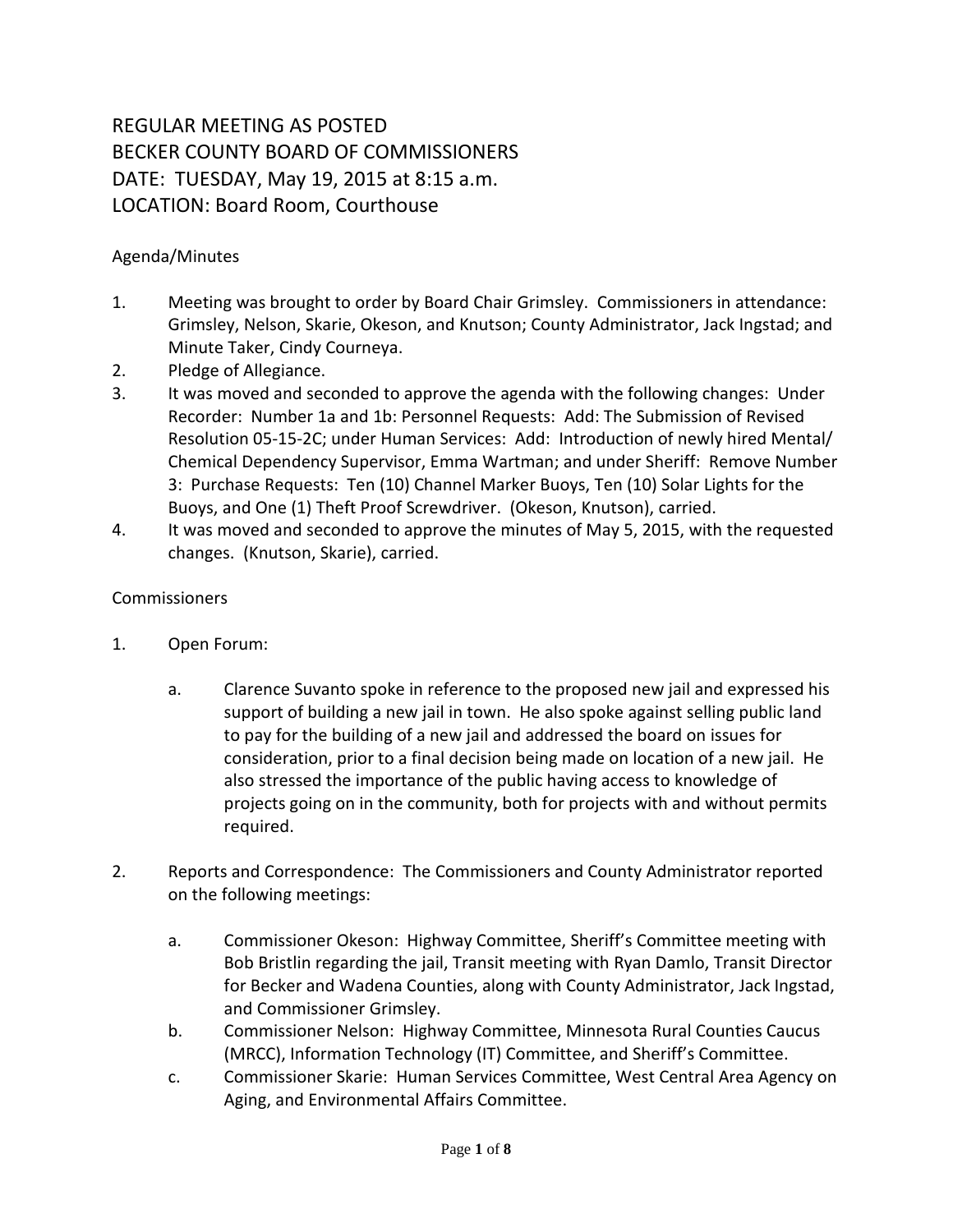- d. Commissioner Knutson: Environmental Affairs Committee, Natural Resources Committee, Zoning Ordinance Review Committee, and Prairie Lakes Municipal Solid Waste Authority (PLMSWA) tour.
- e. Commissioner Grimsley: Becker County Historical Society, Development Achievement Center (DAC), and Finance Committee.
- f. County Administrator, Jack Ingstad, provided an update on the jail, noting the good response received for Request for Qualifications (RFQ's). He reported that the selection process is on hold for now, pending a decision on location of the jail. He also commented that building a third floor onto the existing facility can now be considered as an option.

A meeting was held with Tim Thompson from the Minnesota Department of Corrections (DOC) and he suggested that it could take up to four years to complete the project. It was recommended to contact other counties that have built similar structures, to discuss possible obstacles which could create delays. He also noted that Mr. Thompson commented that every facility is different and that the DOC will work with Becker County throughout the process.

The Board recommended that a committee be established to include the Sheriff, all jailers, a deputy, custodian, etc., to provide a broader perspective on the building of a new jail. Board Chair Grimsley instructed Sheriff Glander to begin organizing a committee, as discussed.

3. Appointments: There were none.

Auditor-Treasurer: Mary Hendrickson presented:

- 1. Licenses and Permits:
	- a. It was moved and seconded to approve Resolution 05-15-2A, to approve the Gambling Application for Exempt Permit to conduct Gambling by the Minnesota Flyers Gymnastics, MFG - Gaming for operations at DRock City, 15857 Highway 59 South, Detroit Lakes, MN, in Detroit Township. (Okeson, Knutson), carried.
	- b. It was moved and seconded to approve the Annual Tubing License for James and Cathleen Pihlaja – Charlie's Ottertail Tubing – Erie Township. (Okeson, Nelson), carried.

Finance Committee: Mary Hendrickson presented:

- 1. It was moved and seconded to approve the Regular Claims, Auditor's Warrants, and Over 90-Day Claims for the following:
	- a. Auditor's Warrants (Tuesday Bills):
		- i. 05/07/2015 in the amount of \$28,386.17;
		- ii. 05/13/2015 in the amount of \$18,100.49;

for a total of \$46,496.66.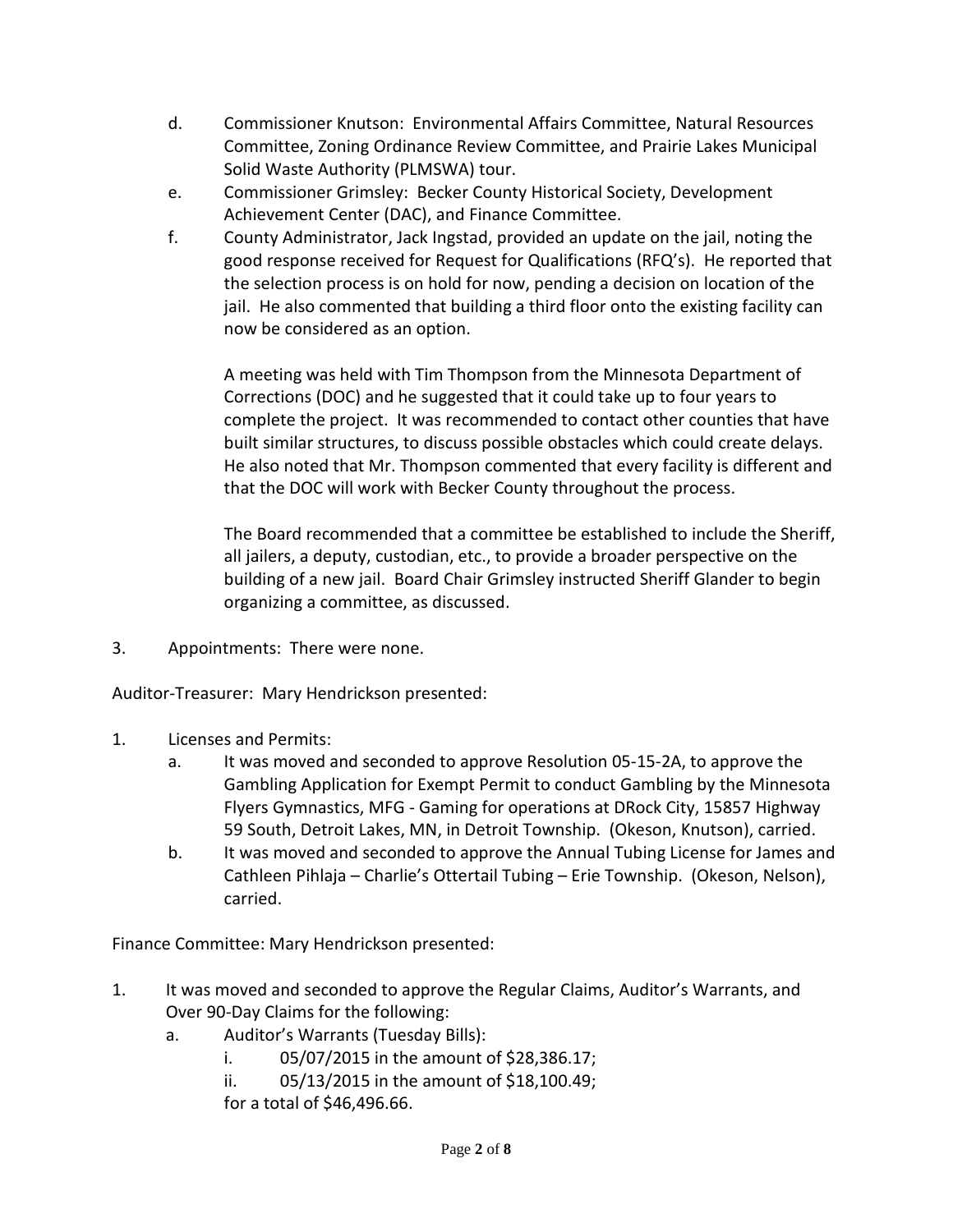- b. Over 90-Day Claims:
	- i. Essentia Health: \$138.38 and \$357.41 Invoice just received for a total of \$495.79;
	- ii. Software House International \$1,902.00 Payment withheld until merchandise was received.

(Knutson, Skarie), carried.

- 2. Discussion was held with a recommendation to approve the hiring of two (2) part-time Vital Statistic positions for the Recorder's office, when presented.
- 3. It was recommended to have full board discussion on the two training requests from Human Services, when presented.
- 4. Jack Ingstad, County Administrator, notified the committee of a recent retirement for a Miechv Nurse and requested full board discussion on recruitment for the position. He also added that Emma Wartman's current position as a Social Worker will now be vacant due to her recent acceptance of the Mental/Chemical Dependency Supervisor position and he requested direction on recruitment for her position as well. Discussion followed.
	- a. It was moved and seconded to authorize the Human Services Committee to move forward with the recruitment of a nurse, as presented, due to a retirement, and to then bring forward to the Board for ratification. (Nelson, Skarie), carried.
	- b. It was moved and seconded to authorize the Human Services Committee to meet and discuss the recruitment for the upcoming vacant social worker position, as presented, and for the committee to move forward with the recruitment when ready. (Nelson, Skarie), carried.

Minnesota Counties Intergovernmental Trust (MCIT) – Bob Goede, Risk Management Consultant presented:

1. Mr. Goede presented an overview and summary of the 2015 MCIT Member Report for Becker County. He also provided information on the 2015 Training Programs being offered through MCIT, to help manage risks and reduce losses. The Board thanked Mr. Goede for his presentation and a brief discussion was held on the recent change with Becker County contracting with Midwest Minnesota Community Development Corporation (MMCDC) for the management of the housing program.

Assessor: Abatements: Steve Carlson presented:

- 1. It was moved and seconded to approve the following abatements, as presented:
	- a. PIN #: 03.0583.004 in Burlington Township, in the amount of \$184.00, due to relative homestead modifier was entered in the wrong tax year;
	- b. PIN #: 16.0206.000 in Holmesville Township, in the amount of \$2.00 and PIN #: 16.0206.002 in Holmesville Township, in the amount of \$50.00, due to buildings assessments corrected between the two parcels; Ag. Credit adjustments;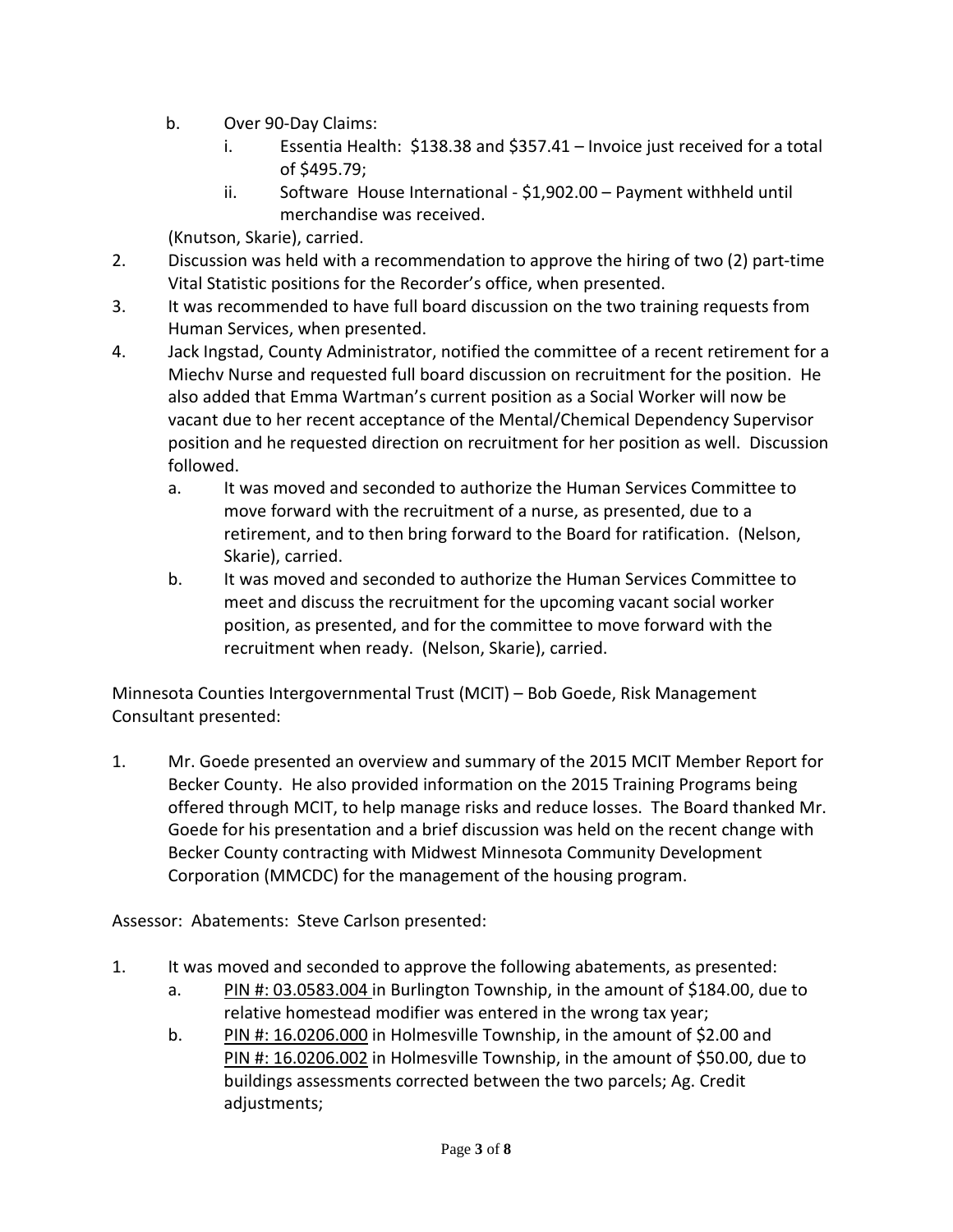- c. PIN #: 29.0140.000 in Silverleaf Township, in the amount of \$262.00, due to Otter Tail County gave Becker County an incorrect cross-County value;
- d. PIN #: 49.0051.560 in Detroit Lakes, in the amount of \$2,192.00 and PIN #: 49.0051.562 in Detroit Lakes, in the amount of \$960.00, due to the buildings should have went to Detroit Lakes City (exempt) when split was done;
- e. PIN #: 49.9230.000 in Detroit Lakes, in the amount of \$4,340.00, due to assessment on lease was also State assessed to Burlington Northern Railroad;
- f. PIN #: 50.0462.674 in Frazee, in the amount of -\$114.00, due to exempt modifier was not removed when purchased by the current owner;

and with the total for abatements at an amount of \$7,876.00. (Nelson, Knutson), carried.

Recorder: Patty Swenson presented:

1. It was moved and seconded to approved revised Resolution 05-15-2C, to advertise, interview, and hire two (2) Part-Time Deputy Recorders, as presented, with the location for the Deputy Recorder position that assists with the passport processing to be determined at a later date. (Knutson, Okeson), carried.

Human Services: Michael Walther, Compassion House Coordinator; Christy Ramsey; Jon Iwen; Donna Richgels; and Emma Wartman presented:

- 1. The Board introduced and congratulated Emma Wartman on her recent acceptance of the position of Mental/Chemical Dependency Unit Supervisor at Becker County.
- 2. Michael Walter, Compassion House Coordinator, presented information and a request for Becker County to submit a letter of need to support the application for Compassion House to become licensed by the State of Minnesota as a Rule 31 Residential Chemical Dependency Treatment Facility. He also provided letters from the MN Department of Corrections Officer in Hubbard County, Mahnomen County Social Services, and Otter Tail County Human Services. Emma Wartman from Becker County Human Services supported the request, but reported that the Human Services Department would need to complete a needs assessment internally prior to submitting a letter.
- 3. It was moved and seconded to approve Resolution 05-15-2D, as presented, to hereby support the recommendation by Becker County Human Services to approve Blue Cross-Blue Shield, Media, UCare, and Health Partners as Managed Care Organizations (MCO's), to provide managed health care services in Becker County. (Nelson, Skarie), carried.
- 4. It was moved and seconded to approve the training request for two (2) Human Services staff members from Adult Services to attend the Minnesota Age and Disabilities Odyssey Conference in Duluth, MN on June 15 - 16, 2015, and to incur expenses, as approved; and to also authorize the Human Services Committee to make the decision on whether to approve the attendance of four (4) Human Services staff members from Community Health at said conference; and if a decision can't be reached, to return to the Board for further consideration. (Knutson, Skarie), carried.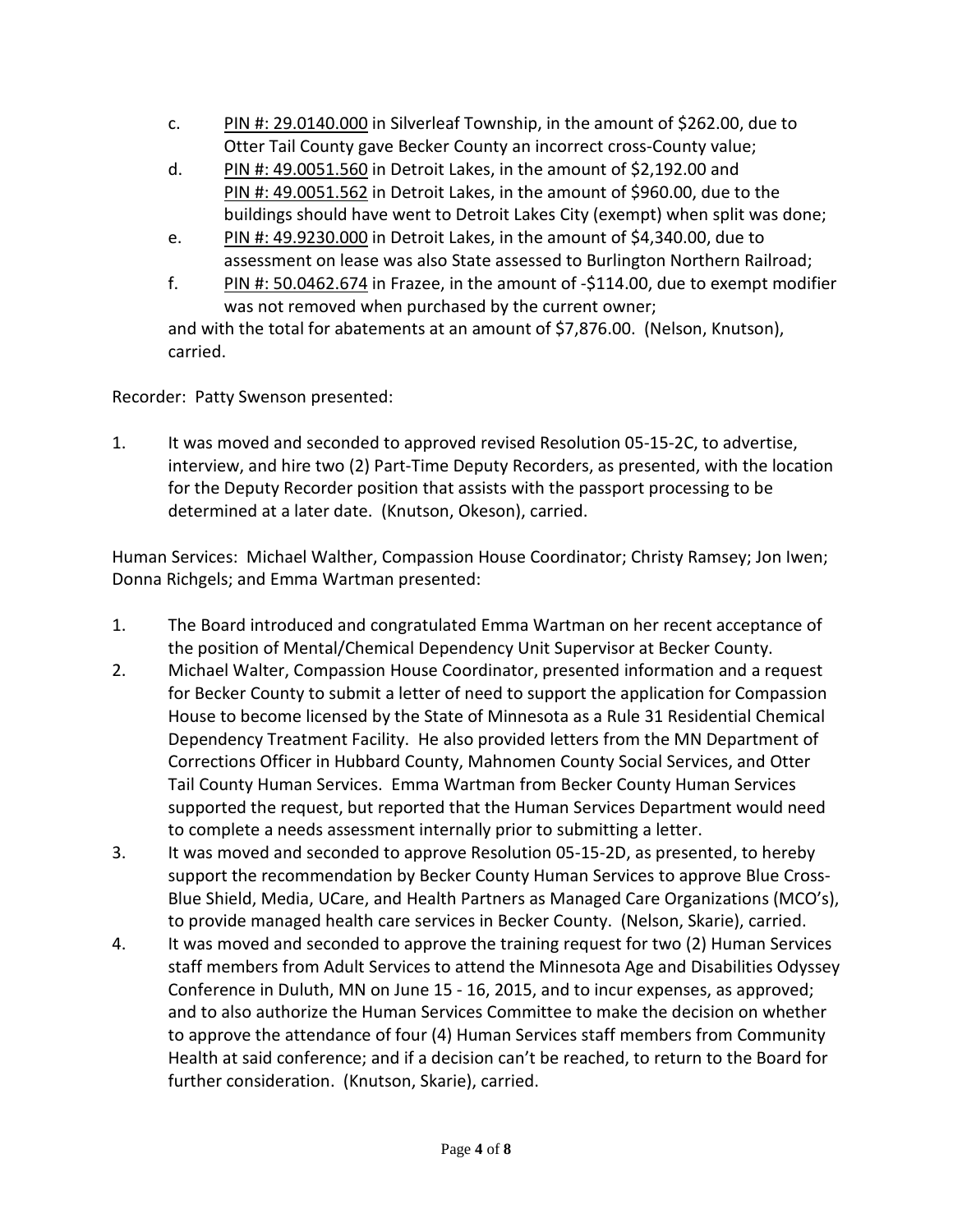- 5. It was moved and seconded to approve the training request for two (2) Human Services staff members from Child Protection to attend the Non-Violent Crisis Intervention Training Program in Wahpeton, ND from June 2-5, 2015, at a cost of \$5,088.00, with the "Train the Trainer" DVD included. (Nelson, Skarie), carried.
- 6. It was moved and seconded to approve the Human Services claims for Human Services, Community Health, and Transit, as presented. (Skarie, Nelson), carried.

Sheriff: Todd Glander presented:

- 1. Sheriff Todd Glander provided information regarding an incident that occurred on Friday, May 15<sup>th</sup> in Detroit Lakes, and commended the Detroit Lakes City Police and Dave Sherbrooke, a volunteer pilot, for their very quick response, efforts, and assistance in working together with the Sheriff's office.
- 2. It was moved and seconded to add to the Sheriff's agenda, "Discussion and Authorization to Incur Expenses for Jail Administrator Interview". (Nelson, Knutson), carried.
- 3. It was moved and seconded to authorize the Sheriff's Committee to incur and authorize expenses to interview for the Jail Administrator position, at up to an amount for actual travel expenses, and at the discretion of the committee. (Nelson, Skarie), carried.
- 4. It was moved and seconded to approve Resolution 05-15-2I, to advertise and hire one (1) Part-Time Bailiff, due to a promotion. (Nelson, Okeson), carried.
- 5. It was moved and seconded to approve Resolution 05-15-2J, to hire one (1) Full-Time Communications Officer utilizing the current list, or to advertise, if needed, and to fill any Communications Officer position, due to a resignation received within the next three months. (Knutson, Nelson), carried.
- 6. It was moved and seconded to approve Resolution 05-15-2K, to approve the Amended Joint Powers Agreement with the West Central MN Drug and Violent Task Force, amending the dates listed in Article 4.1 and Article 9; removing the end date and for Becker County to continue membership on the Task Force, as presented, with the amended agreement commencing on June 1, 2015. (Nelson, Knutson), carried.
- 7. It was moved and seconded to approve Resolution 05-15-2L, to authorize the Board Chair and Becker County Administrator to sign an agreement with the State of MN to apply for the 2015 Federal Supplemental Boating Safety Patrol Agreement with an allocation of \$7,625.00, effective May 8, 2015 – September 7, 2015. (Nelson, Skarie) carried.

Planning and Zoning: Julene Hodgson and Eric Evenson-Marden presented:

1. It was moved and seconded to concur with the Planning Commission (May 12, 2015) to amend Ordinance Chapter 5, Section 2, Table 5-5 Subject Matter, as submitted, to amend Non-riparian lot sizes on Natural Environment Lakes; Non-riparian lots 400 feet and greater from the ordinary high water mark of the lake will be reduced to 2.5 acres of lot area and 200 feet of lot width from 200,000 square feet of lot area and 400 feet of lot width. (Knutson, Nelson), carried.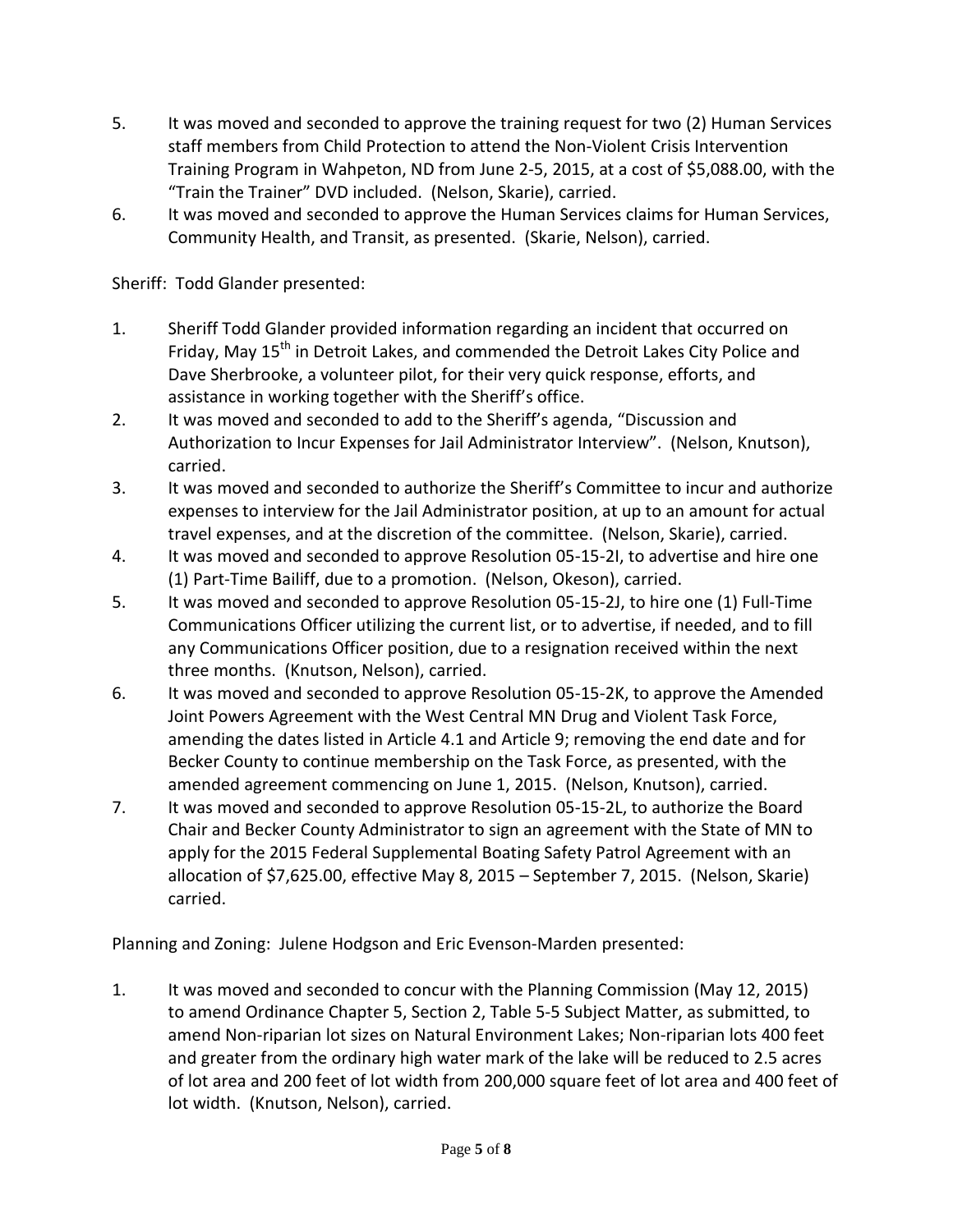- 2. It was moved and seconded to concur with the Planning Commission (May 12, 2015) to refer the following proposed amendments to the Ordinance back to the Planning and Zoning Office and possibly the Zoning Ordinance Review Committee for further discussion and review:
	- a. Purpose To Amend Chapter 3, Section 8, Subject Matter: Amend Setback Average plus 20 feet to Setback Average plus a lot width ratio, etc.
	- b. Purpose To Amend Chapter 3, Section 11, Subject Matter: Amend Setback Average plus 20 feet to Setback Average plus a lot width ratio, etc.
	- c. Purpose To Amend Chapter 5, Section 2, Paragraph C, Subject Matter: Amend Setback Average plus 20 feet to Setback Average, plus a lot width ratio, etc. (Knutson, Okeson), carried.
- 3. It was moved and seconded to concur with the Planning Commission (May 12, 2015), to approve the Property Owner Petition form, as presented, to be utilized for any future citizen petition for a Surface Water Use Ordinance. (Knutson, Skarie), Motion Failed. Further discussion was held, with a request for more information and clarification on specific rules for the process to initiate a surface water use ordinance. It was the consensus of the Board to direct Planning and Zoning Supervisor, Eric Evenson-Marden to contact the Minnesota Department of Natural Resources (DNR) for more detailed information, as discussed, and to return to the next board meeting for further review. Gary Larson was present and commented that the form and process should be available for all users of the lakes, rather than only for the property owners of the lakes.
- 4. It was moved and seconded to concur with the Planning Commission (May 12, 2015), to approve the request for a Conditional Use Permit (CUP), as submitted by Mikki Groft, for a Small Engine Repair Shop, located at 18847 230<sup>th</sup> Avenue, due to the fact the request meets the criteria of the Ordinance and is not detrimental to the area, and with the proposal to include the use of an existing building and a sign at the end of the driveway and on the building. (Skarie, Okeson), carried.
- 5. It was moved and seconded to concur with the Planning Commission (May 12, 2015), to approve the request for a Conditional Use Permit (CUP), as submitted by Brookside Resort (Stevens Property), located at 31490 County Hwy. 50, to use an existing dwelling on an individual lot as an additional rental cabin for Brookside Resort, due to the fact the request meets the criteria of the Ordinance and is not detrimental to the surrounding area, and for this to remain a separate parcel from the resort. (Knutson, Okeson), carried.
- 6. It was moved and seconded to concur with the Planning Commission (May 12, 2015), to approve the request for a Conditional Use Permit (CUP), as submitted by The Wilds Resort, Inc. (Barry Wilde), with the project located at 45120 Maple Shores Lane, to expand an existing resort by 31 seasonal RV units, due to the request meets the criteria of the Ordinance; with the expansion being proposed within the  $2^{nd}$  tier, and the resort then consisting of 4 existing cabins, 14 existing seasonal RV units and then the proposed 31 seasonal RV units, for an overall total of 49 units. (Okeson, Skarie), carried.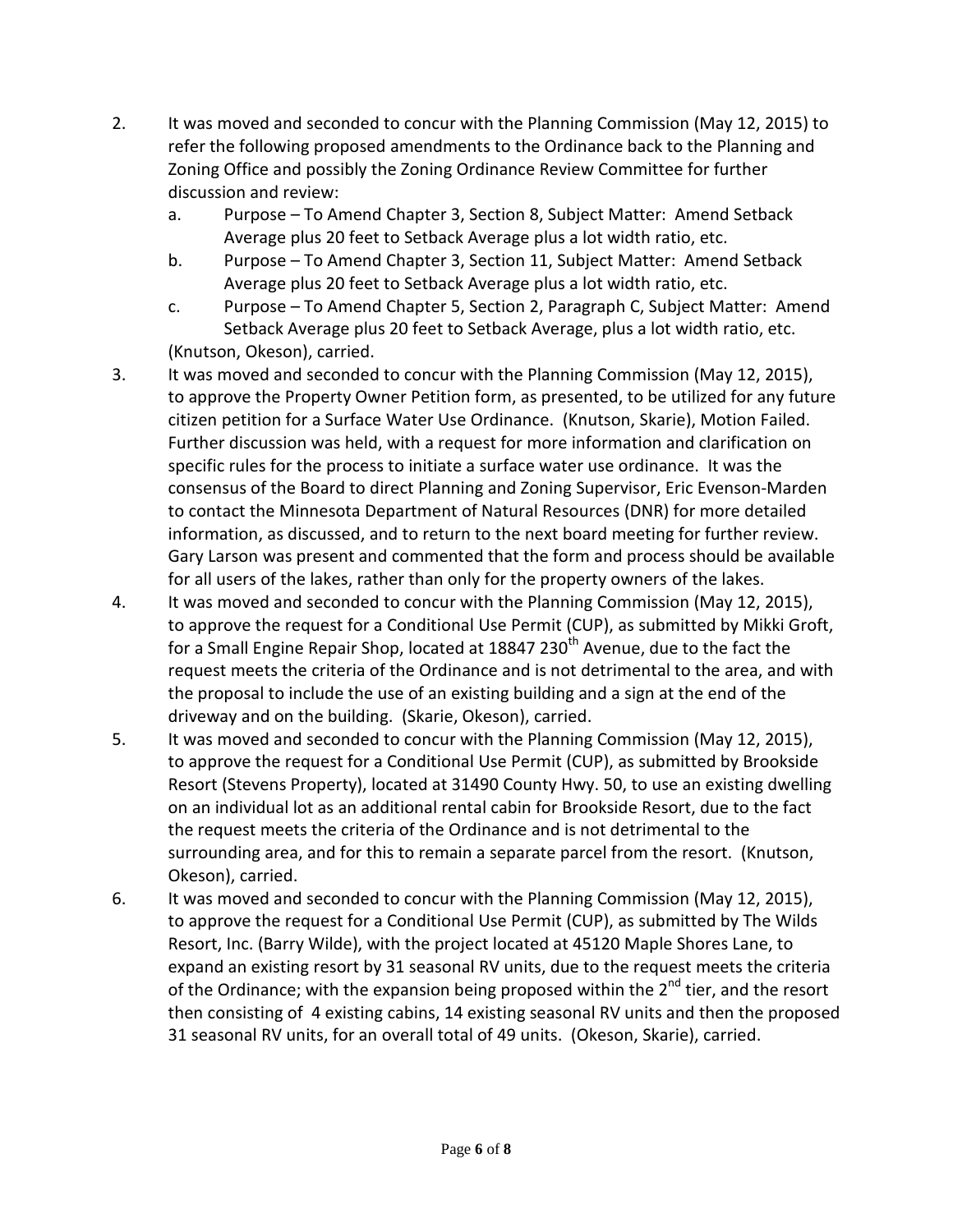- 7. The request for a Conditional Use Permit, submitted by Rebecca Hass, for the project located at 55789 County Hwy. 44, to use an existing dwelling for Transitional Housing with Recovery Counseling Services for Veterans only, was tabled by the applicant until further notice.
- 8. It was moved and seconded to concur with the Planning Commission (May 12, 2015), to approve the request for a Conditional Use Permit (CUP), as submitted by Greater Minnesota and Viking Gas Companies (Fisher Property), for the project located at 15464 County Hwy. 19, to install a natural gas regulator station on property zoned Agricultural, for essential services. (Okeson, Knutson), carried.
- 9. The next informational meeting is scheduled for Wednesday, June 3, 2015 at 8:00 a.m. in the Third Floor meeting room of the courthouse.

Highway: Jim Olson presented:

- 1. It was moved and seconded to approve Resolution 05-15-2E, as presented, to award the contract for Project SAP 003-633-004 and Project SAP 003-647-010, for Reclaiming, Milling, Bituminous Surfacing and Aggregate Shouldering to Tri-City Paving, Inc., Little Falls, MN, at the low bid of \$1,304,484.89; and to authorize and direct the Board Chair and County Administrator, on behalf of Becker County, to execute and enter into said contract. (Okeson, Knutson), carried.
- 2. It was moved and seconded to approve Resolution 05-15-2F, as presented, to award the contract for Projects SP 003-636-008, Etc., for Milling, Bituminous Surfacing, and Aggregate Shouldering to Central Specialties, Inc., Alexandria, MN, at the low bid of \$1,544,494.01; and to authorize and direct the County Engineer to execute into said contract, pending approval from the MnDOT EEO Office. (Okeson, Nelson), carried.
- 3. It was moved and seconded to approve Resolution 05-15-2G, to advertise and hire one (1) Full-Time Mechanic I employee to replace the current position, due to a retirement. (Nelson, Okeson), carried.
- 4. It was moved and seconded to approve Resolution 05-15-2H, to hereby request MnDOT conduct speed studies on CSAH 5, CSAH 6, and CSAH 22, due to requests for speed limit changes, as presented, and for the Commissioner of Transportation to review and approve a change in the regulatory speed limits on said roads, if necessary. (Nelson, Knutson), carried.
- 5. It was moved and seconded to approve Resolution 05-15-2M, to hereby accept completed Project Number SAP 003-596-002, consisting of the construction of Raider Road in Lake Park, MN, contracted with Hough, Inc., and to authorize final payment in the amount of \$14,038.93, to be prepared and processed by the Highway Department. (Nelson, Okeson), carried.

Being no further business, Board Chair Grimsley adjourned the meeting.

Lunch Bunch was held at noon at Bleachers in Detroit Lakes, MN and provided by Commissioner John Okeson.